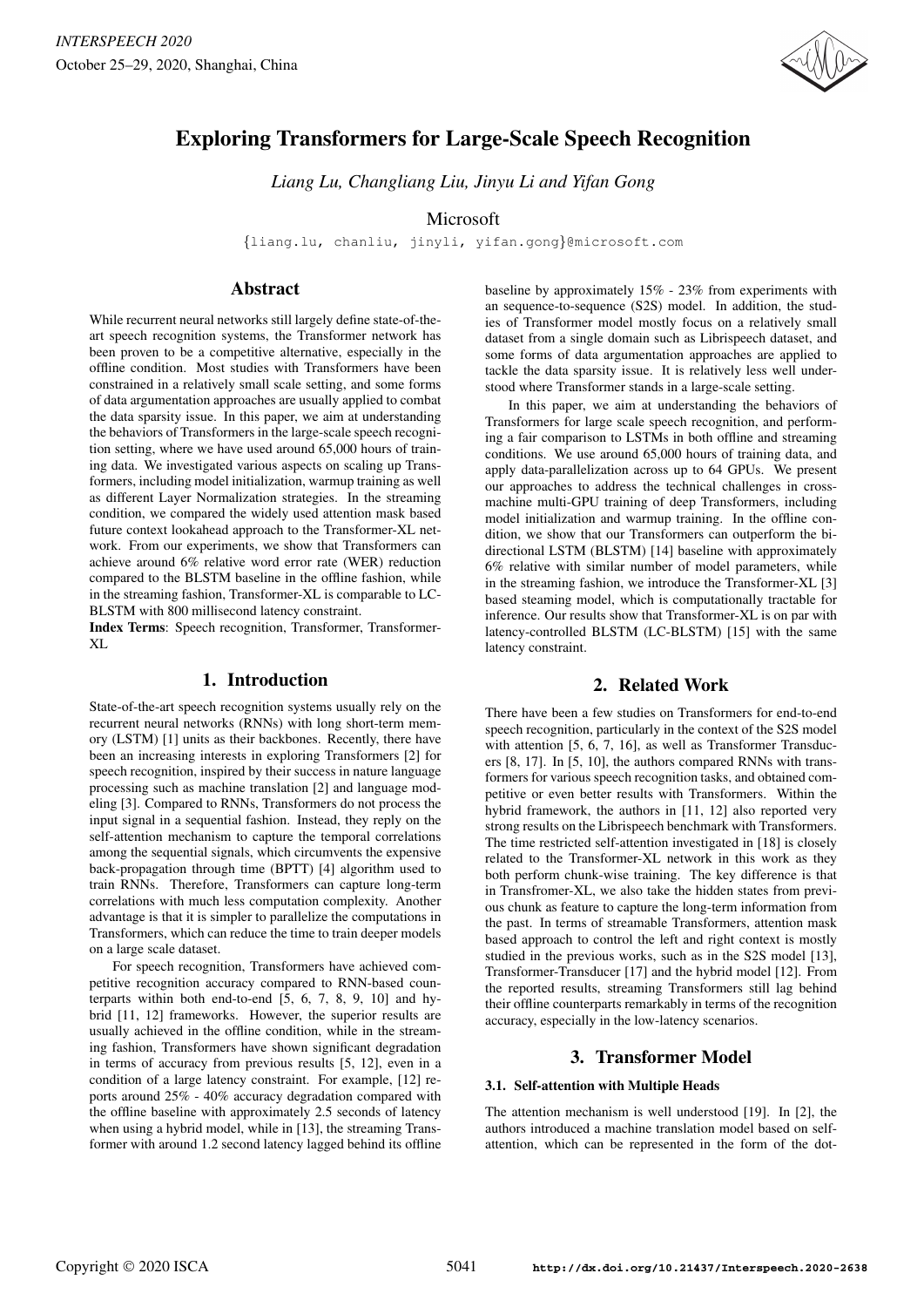product attention as:

$$
\text{Attention}(Q, K, V) = \text{Softmax}\left(\frac{QK^T}{\sqrt{d_k}}\right)V,\tag{1}
$$

where  $Q, K, V$  are referred to the query, key and value according to [2]. In self-attention,  $Q, K$  and  $V$  are from the source sequence, while in the conventional attention model  $[19]$ ,  $Q$  is from the decoder hidden state, and  $K$  is from the encoder hidden state. In Eq  $(1)$ ,  $d_k$  is the dimension of the model.

Another key idea in [2] is the multi-head attention mechanism, which performs multiple attention operations in parallel using different model parameters. The outputs from different attention heads are then concatenated and projected before being fed into the next layer, which can be shown as:

$$
\text{MultiHead}(Q, K, V) = [H_1, H_2, \cdots, H_N]W^O \tag{2}
$$
\n
$$
\text{where } H_i = \text{Attention}(QW_i^Q, KW_i^K, VW_i^V)
$$

where N is the number of attention heads, and  $W_{i}^{Q}, W_{i}^{K}, W_{i}^{V}$ are parameters for the *i*-th attention head, and  $W^{O}$  is the projection matrix to reduce the dimension of the concatenated vector.

#### 3.2. Depth-scale Initialization and Warmup Training

Training neural networks in a large scale setting requires parallelization across multiple GPUs. In our experiments, we did not experience convergence issues when training a shallow Transformer with random initialization on a single machine with 4-8 GPUs. However, we observed poor convergence or even divergence when performed parallelization across multiple machines with 32-64 GPUs with a randomly initialized model. To address this problem, we performed warmup training on a single machine with 4 GPUs until the model has seen ∼640 hours of training data, before switching to cross-machine parallelization. This approach worked well for Transformers with up to 12 layers in our experiments, however, when we increased the depth of the Transformers to 24 layers and beyond, the model did not converge even during the warmup stage. This is primarily due to the gradient explosion and vanishing problem in deep Transformers as investigated in [20], which shows the gradient norms of lower layers were significantly smaller that those of deeper layers. This indicates that the supervision signal becomes much weaker after back-propagation from the top layer to lower layers. To address this problem, the authors proposed the depthscale model initialization, which normalized the  $\ell_2$ -norm of the weight parameters by their corresponding depth index. For the model parameters from the l-th layer, they can be initialized as:

$$
W \in \mathbb{R}^{d_i \times d_o} \sim \mathcal{U}\left(-\frac{\gamma}{\sqrt{l}}, \frac{\gamma}{\sqrt{l}}\right), \gamma = \sqrt{\frac{6}{d_i + d_o}},\qquad(3)
$$

where  $d_i$  and  $d_o$  are input and output dimension respectively. With depth-scale initialization, we did not observe convergence issues during warmup training, and were able to train a Transformer-XL with 100 layers and over 200 million parameters in the warmup stage. However, we did not train this model until convergence due to the high computational cost.

### 3.3. Pre-Norm vs. Post-Norm

Layer normalization (LN) [21] has been a *de facto* in Transformers for a smooth model convergence during training. In the seminal Transformer paper [2], LN is applied after the elementwise residual addition, i.e.,

$$
x_{l+1} = LN(x_l + \mathcal{F}(x_l, \theta_l)), \tag{4}
$$



Figure 1: *a) Context expansion for a streaming Transformer based on attention masks. In this example, the attention context window is* [−2, 1] *for each layer. With 3-layers, the context size increases to* [−6, 3]*. The gray nodes denote the past frames and hidden states, and the blue nodes represent the future frames and hidden states. b) A Transformer-XL with chunk size as 4. The context size does not changes as the model goes deeper.*

where  $\theta_l$  denotes all the model parameters in the *l*-th layer, and  $\mathcal{F}(\cdot)$  denotes any type of non-linear operation. This normalization approach, referred to as Post-Norm, is observed to results in poor convergence in machine translation tasks for deeper Transformers [22]. In our experiments, the Post-Norm approach worked well for 12-layer Transformers trained with data-parallelization on a single machine with 4-8 GPUs. However, when we run cross-machine parallelization with 32 or 64 GPUs, we observed divergence during training with Post-Norm. As investigated in [22], Post-Norm poses a high risk of vanishing or exploding gradients problem, which is more apparent in the multi-GPU training with a very large minibatch size. We tackled this problem by switching to Pre-Norm as proposed in [22], where the LN is applied as

$$
x_{l+1} = x_l + \mathcal{F}(\text{LN}(x_l), \theta_l). \tag{5}
$$

The Pre-Norm approach was also applied in [12]. With this approach, we were able to train a 48-layer Transformer-XL model with 64 GPUs without any convergence issues.

#### 3.4. Streaming Transformer

ASR systems are usually deployed in the streaming fashion which produces real-time speech transcription with certain latency constraint. To enable Transformers for streaming ASR, we have to limit the feature context visible to the model in both training and inference stage. A typical approach is based on the future context lookahead with an attention mask as shown in Figure 1.a), where each node can only access limited number of activation states from both the future and the past timesteps. However, this approach suffers from the issue of context expansion, as the context size increases as the model goes deeper. Consequently each layer can only access features from a very small context window in order to fit into the latency constraint. This hinders the model to unlock the information from the data, and possibly explain the inferior recognition accuracy observed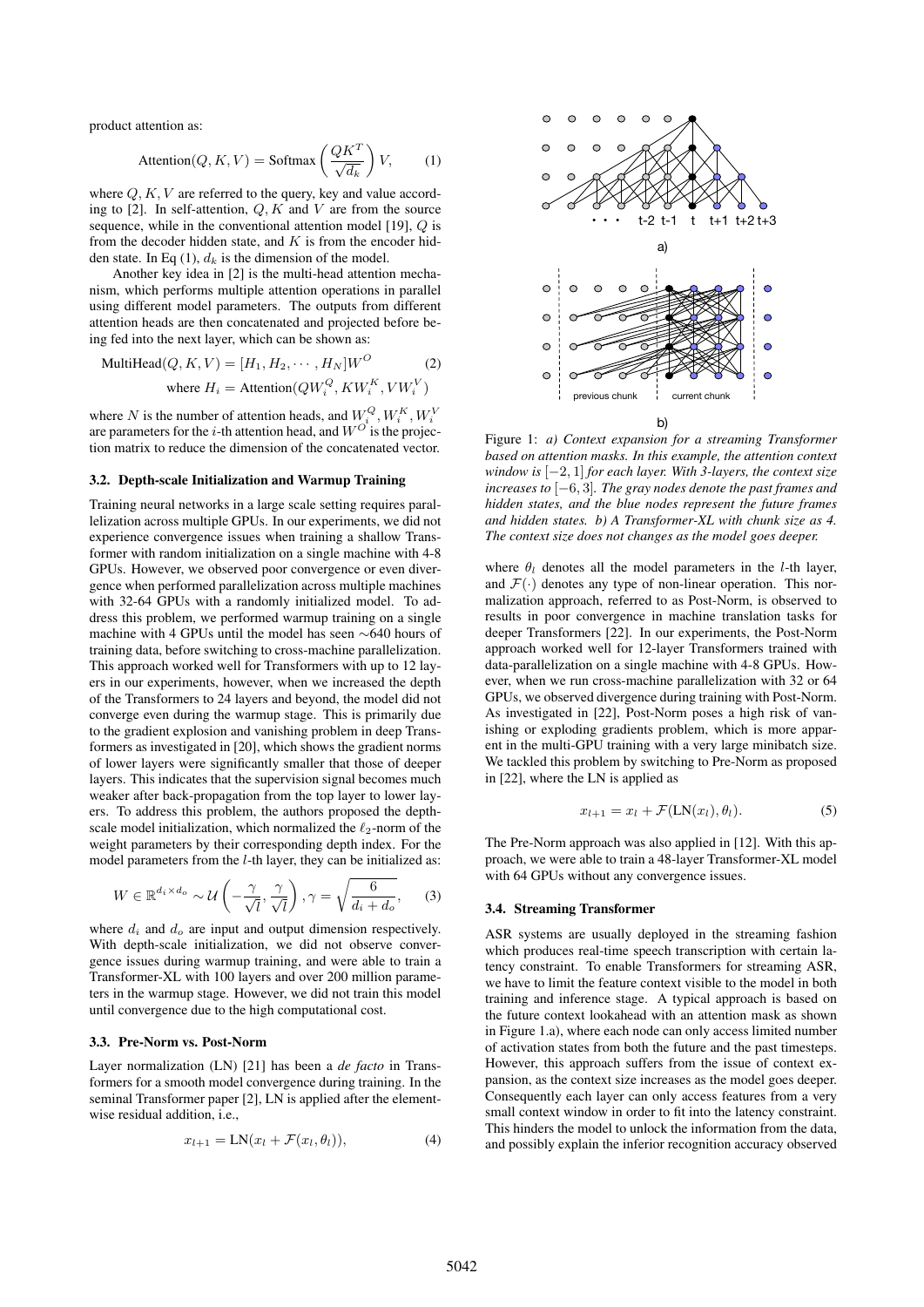in this work as well as in [12, 13] when employing this approach. Another disadvantage of this method is the high computational cost, as all the nodes in the context window need to be updated for every decoding step. This results in intractable computational complexity for real-time inference.

In this work, we explore another streaming approach base on the Transformer-XL network [3]. Unlike the mask-based lookahead approach, Transformer-XL consumes the input sequence in a chunk-wise fashion, which means the information is fully visible to all the nodes when they reside in the same chunk. In order to capture the information from the long-term history, Transformer-XL takes the hidden states from the previous chunk as additional feature, while does not pass the gradients through those hidden states to avoid the memory explosion. More precisely, this operation can be represented as:

$$
\tilde{H}_{c-1}^l = \mathcal{S}G(H_{c-1}^l),\tag{6}
$$

$$
\tilde{K}_c^l = \text{Concat}[\tilde{H}_{c-1}^l; K_c^l], \tilde{V}_c^l = \text{Concat}[\tilde{H}_{c-1}^l; V_c^l], \quad (7)
$$

$$
H_c^l = \text{MultiHead}(Q_c^l, \tilde{K}_c^l, \tilde{V}_c^l),\tag{8}
$$

where  $c$  denote the index of the chunk, SG refers to the stopgradient operation, and Concat indicates the concatenation operation of the two matrices along the time axis. The interpretation is that in the self-attention layer, the queries are from the current chunk, while the keys and values are from the current chunk as well as the previous chunk.

Transformer-XL enjoys two key advantages compared with the mask-based lookahead approach for streaming ASR. Firstly, we can emit the labels of all the acoustic frames within the chunk without refreshing the hidden states of self-attention, and therefore significantly cut down the computational cost for inference. Secondly, Transformer-XL enables us to train much deeper models. Recall that the self-attention operation has the memory complexity of  $O(T^2)$ , where T is length of the input sequence. In Transformer-XL, the length of the chunk can be much shorter, which saves memory for deeper or larger models. As aforementioned, we were able to train a Transformer-XL with 100 layers without blowing up the GPU memory in the warmup stage. However, Transformer-XL has the disadvantage of longer training time due to the chunk-wise processing.

# 4. Experiments and Results

## 4.1. Experimental setup

In our experiments, the models were trained with around 65,000 hours of anonymized and transcribed Microsoft data, recorded in various conditions. We fit the Transformer models into the hybrid architecture, where we used the hidden Markov models (HMMs) for sequence modeling. The number of tied triphone states is 9404 in our experiments, and the input feature is 80 dimension log Mel filter banks sampled every 20 milliseconds (ms) with the frame skipping strategy [23]. The language model is a 5-gram with around 100 million (M) ngrams. We used a dev set with around 7459 utterances, which are spontaneous conversational speech recorded in both close-talk and far-filed conditions mostly from non-native speakers. The speaking style and acoustic condition of the dev set are not well represented by our training data, so that we can avoid over-training by tuning on this dataset. Our eval set is from the far-field scenario mostly by native speakers, which has around 13,368 utterances, and it matches our training data well.

We compare Transformers with a bidirectional LSTM (BLSTM) based acoustic model in the offline condition, and

Table 1: *Results of the Transformers with convolution layers in the offline mode. The number of heads is 4, and the number of layers is 12.* IC *stands for interleaved 1D convolution. All models have around 50 million (M) model parameters including convolution layers.*

| Model       | ΙC | Size(M) | Encode layer | $a_k$ | dev  |
|-------------|----|---------|--------------|-------|------|
|             | v  | 51.5    | Linear       | 620   | 34.7 |
| Transformer |    | 50.0    | Linear       | 512   | 20.2 |
|             |    | 51.5    | VGG          | 512   | 19.6 |
|             | v  | 52.0    | VGG          | 620   | 194  |

Table 2: *Results of the 12-layer Transformer model with different number of attention heads. VGG net was used as the encoding layer for all the Transformers.* N *denotes the number of attention heads, and*  $d_k$  *is the model dimension as in Eq(1).* 

| Model        | IC | Size(M) |    | $a_k$ | dev  |
|--------------|----|---------|----|-------|------|
|              |    | 50.5    | 4  | 512   | 19.6 |
|              |    | 50.5    | 8  | 512   | 19.7 |
|              |    | 50.5    | 16 | 512   | 18.8 |
| Transformer  |    | 52.0    | 4  | 620   | 19.4 |
|              |    | 53.5    | 8  | 624   | 18.4 |
|              |    | 53.5    | 16 | 624   | 18.6 |
| <b>BLSTM</b> |    | 55.0    |    |       | 19.5 |

an LC-BLSTM [15] in the streaming condition. Both BLSTM and LC-BLSTM in our experiments have 6 hidden layers, and each layer has 600 hidden units and cells for each direction. For LC-BLSTM, the chunk size is set to be 40. For Transformers, to limit the scope of our investigate, we set the dropout ratio to be 0.1, and the number of hidden units in the feedforward layer to be 2048 in all our experiments. All the models were trained with the cross-entropy criterion. We used the Adam optimizer [24] to train all our Transformer and LSTM models. For 12-layer Transformers, we set the mini-batch size as 16,000 frames for each GPU, and it took around 4 days for the models to converge with 32 Tesla V100 GPUs, which corresponds to training the models for 5-6 epochs. The training time for deeper Transformers is longer. For Transformers with 24 layers and beyond, we halved the mini-batch size due to the memory constraint, and tuned the learning rate scheduler accordingly. This increased the training time by roughly 50%. Transformer-XL is much more expensive due to the chunk-wise training fashion. Its training time is approximately 50% longer compared with a vanilla Transformer with the same model structure. For a 48 layer Transformer-XL, the training time is around 3 weeks with data parallelization across 64 Tesla V100 GPUs.

#### 4.2. Convolution Layers and Attention Heads

The self-attention operation cannot maintain the monotonicity of input sequence, which is particularly harmful for timesynchronous acoustic model such as the hybrid model studies in this paper. The positional encoding approach in [2] is shown to be less effective to the speech recognition problem [12, 25], while convolutional layers are proven to be more powerful to encode the positional information. In Table 1, we compare the two schemes of using convolution layers in Transformers in the offline condition, namely, the interleaved 1D convolution with self-attention from our previous study [25], and using the VGG net [26] as the input encoding layer. The kernel size for the 1D convolution is 3, while the VGG net has 4 layers of 2D convolutions with 3x3 filters. When the VGG encoder was applied, we used features of frame rate as 10ms, and employed a max-pooling layer to down-sample the features by a factor of 2. As shown in Table 1, the Transformer model performed poorly without any convolution layers. Both interleaved con-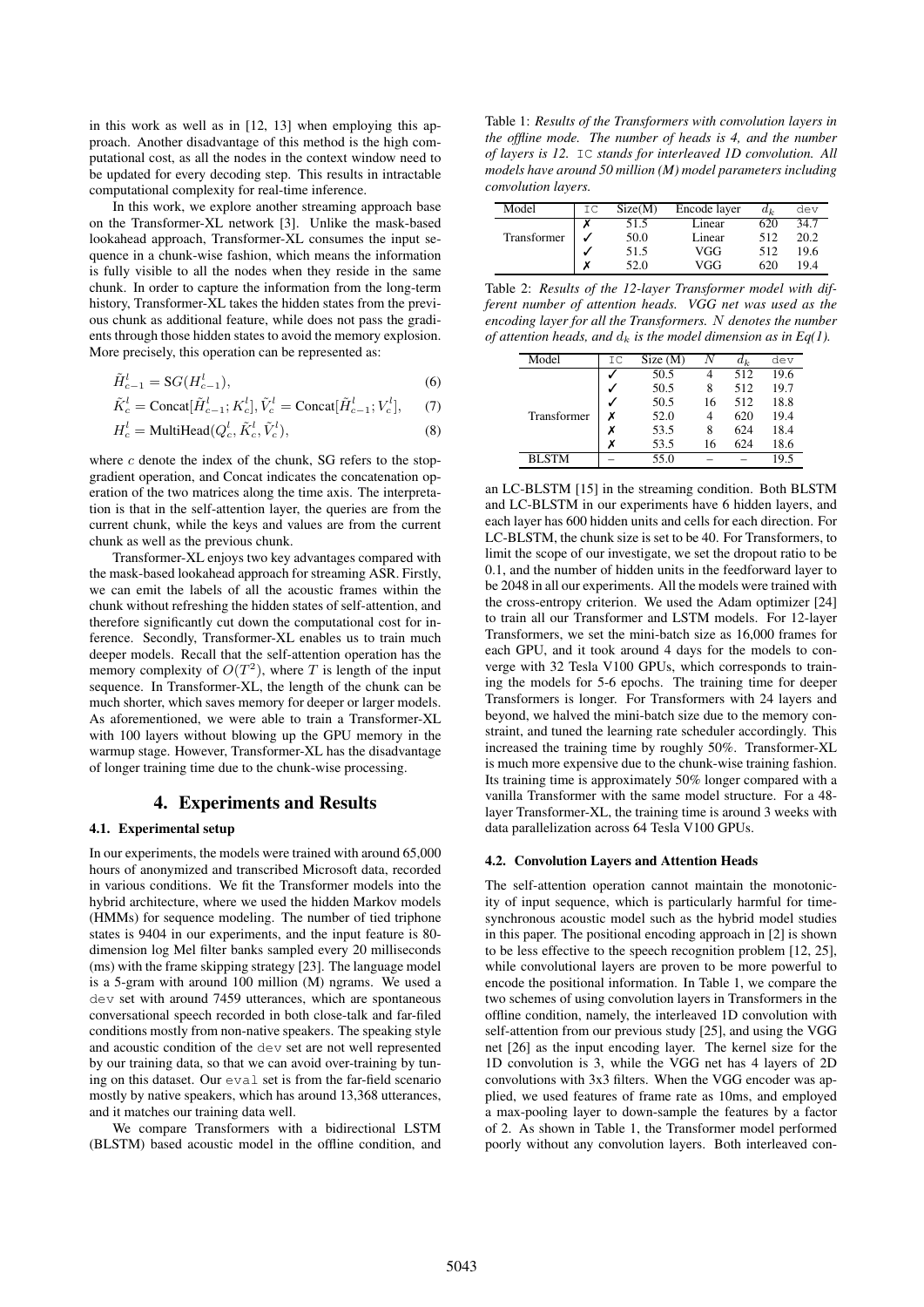Table 3: *Results of streaming Transformer models. The number of layers is 12.*

| IC | Size(M) | N  | $d_k$ | Context             | dev  |
|----|---------|----|-------|---------------------|------|
|    | 50.5    | 16 | 512   | $[-\infty, \infty]$ | 18.8 |
|    | 50.5    | 16 | 512   | [- $\infty$ , 16]   | 20.6 |
|    | 50.5    | 16 | 512   | $[-\infty, 28]$     | 20.7 |
|    | 50.5    | 16 | 512   | $[-\infty, 40]$     | 20.0 |
| X  | 53.5    | 8  | 624   | $[-\infty, \infty]$ | 18.4 |
|    | 53.5    | 8  | 624   | $[-\infty, 4]$      | 23.0 |
|    | 53.5    | 8  | 624   | $[-\infty, 16]$     | 21.1 |
|    | 53.5    | 8  | 624   | $[-\infty, 28]$     | 21.8 |
| х  | 53.5    | 8  | 624   | $[-\infty, 40]$     | 19.8 |
|    | 50.5    | 16 | 512   | $[-40, 40]$         | 20.4 |
| х  | 53.5    | 8  | 624   | <b>1-40, 401</b>    | 21.0 |
|    | 55.0    |    |       | $-\infty, \infty$   | 19.5 |
|    | 55.0    |    |       | $[-1, 40]$          | 20.2 |
|    |         |    |       |                     |      |

volution and VGG net can significant improve the accuracy of Transformer models. In addition, when applying a VGG as the encoder, it is more beneficial to remove the interleaved convolutions but increase the model dimension of self-attention layers if the model size is constrained to be the same.

Table 2 shows the results of the Transformers with different numbers of attention heads. With the interleaved convolution, the Transformer with 16 attention heads achieved the lowest WER, while for the vanilla Transformer, 8 attention heads are sufficient. We did not further increase the number of the attention heads in our experiments due to the memory constraint. Compared to the BLSTM with around 55 million model parameters, the Transformer can achieve around 6% relative WER reduction with a similar model size.

### 4.3. Results of Streaming Transformers

The previous experiments focused on the offline scenario. In this section, we evaluate the accuracy of Transformers in the steaming condition. We investigated the mask-based lookahead approach, as well as the Transformer-XL network discussed in section 3.4. The results are shown in Table 3 with various latency constraints. For Transformers with attention masks, the context window in Table 3 refers to the overall accumulated latency from both convolution and self-attention. For instance,  $[-\infty, 40]$  corresponds to looking ahead 3 frames for each selfattention layer in a 12-layer Transformer without interleaved convolution, with an additional 4 frames latency from the VGG encoder. Since our Transformers operated at the 20 ms frame rate, 40 frames correspond to 800 ms latency. For the attention mask based Transformer, we did not limit the left context, so it is marked as  $-\infty$ , while the context window as  $[-\infty, \infty]$  refers to the offline system. For Transformer-XL, we set the chunk size as 40, and since the model takes the hidden states from the previous chunk as feature, we denote the context size as [−40, 40]. Note that there are not overlaps in the chunks during both training and inference, and it emits 40 outputs each time during inference. For LC-BLSTM, the chunk size is also 40, and because it takes the previous hidden state as the representation of history, arguably, we denote the context size as  $[-1, 40]$ . The chunks in LC-BLSTM are overlapped by 20 frames, so it only emits 20 outputs each time during inference.

From the results in Table 3, we have the following observations. First, without the interleaved convolution, the streaming Transformers based on attention masks degrade the recognition accuracy by 18% - 25% compared to the offline baseline model in the low latency condition. With the interleaved convolution, the accuracy loss is much smaller. This may be due to that the interleaved convolution layers can compensate the reordering effect of self-attention operations, and maintain the monotonicity of the input sequence [25]. When the

Table 4: *Results of deeper Transformer models.* L *denotes the model depth.*

| Model         | ТC | Size(M) |    | Context             | dev  | eval |
|---------------|----|---------|----|---------------------|------|------|
| <b>BLSTM</b>  |    | 55.0    | 6  | $[-\infty, \infty]$ | 19.5 | 12.7 |
| LC-BLSTM      |    | 55.0    | 6  | $[-1, 40]$          | 20.2 | 12.9 |
|               | X  | 53.5    | 12 | $[-\infty, \infty]$ | 18.4 | 11.9 |
| Transformer   | х  | 97.0    | 12 | $[-\infty, \infty]$ | 18.3 |      |
|               | Х  | 101.7   | 24 | $[-\infty,\infty]$  | 17.8 | 11.7 |
| Tranformer-XL | x  | 53.5    | 12 | $[-40, 40]$         | 21.0 | 12.9 |
|               | x  | 101.7   | 24 | $[-40, 40]$         | 19.1 | 12.4 |
|               |    | 50.5    | 12 | $[-40, 40]$         | 20.4 | 12.9 |
|               |    | 95.5    | 24 | $[-40, 40]$         | 19.3 | 12.6 |
|               |    | 185.7   | 48 | [-40. 40]           | 18.5 | 12.2 |
|               |    |         |    |                     |      |      |

latency constraint is less tight, the effect of interleaved convolution layers is diminishing. Second, Transformer-XL still lags behind the vanilla Transformer with the context window of [−∞, 40]. This is not surprising as in Transformer-XL, the previous chunk is only an approximation of the full history. Improving the strength of Transformer-XL to capture the information from the long-term history in a computationally feasible manner, such as the Compressive Transformer [27], is worth further investigation. Third, the gap between the streaming Transformer (or Transformer-XL) and its offline model is larger than that between LC-BLSTM and BLSTM. The offline Transformer outperforms BLSTM by a considerable margin, while Transformer-XL is only comparable with LC-BLSTM in terms of WERs. Though the Transformer with attention mask as  $[-\infty, 40]$  can outperform LC-BLSTM, it is not computationally feasible during inference. This observation may align well with the argument that Transformers are more powerful to capture the long-term correlations in sequential signals. In a scenario with limited feature context, however, Transformers are hindered to release their modeling power.

#### 4.4. Deeper Transformers

In Table 4, we show results from deeper Transformers, and results from the eval set. We observe similar trend on the eval set. We also investigated the tradeoff between increasing the dimension of hidden state in self-attention layers and increasing the depth the model. For the offline 12-layer Transformer, we increased  $d_k$  to 960, which resulted in a model with 97 million parameters. However, we only achieved very marginal improvement on the dev set. The gain from increasing the model depth to 24 layers is more considerable on the dev set, but the gain on the eval set is still small. It is possible that the model is overfitted, and increasing the dropout ratio may result in more gains. As for Transformer-XL, we can obtain gains in terms of accuracy by increasing the depth up to 48 layers. However, the gains are not as large as we have expected, and regularizing the deep Transformers may result in further improvements.

## 5. Conclusions

In this paper, we investigated Transformers for large-scale speech recognition. We presented our approaches to address the issues of scaling up Transformers with cross-machine multi-GPU training, and shown that our approach can train a Transformer with 48 layers and beyond. For streaming Transformers, we discussed the drawbacks of the attention mask based approach, and studied an alternative method based on Transformer-XL, which is much more computationally efficient for inference. We demonstrated that the offline Transformer can outperform BLSTM by 6% relative with similar number of model parameters, while the streamable Transformer-XL is comparable with LC-BLSTM.